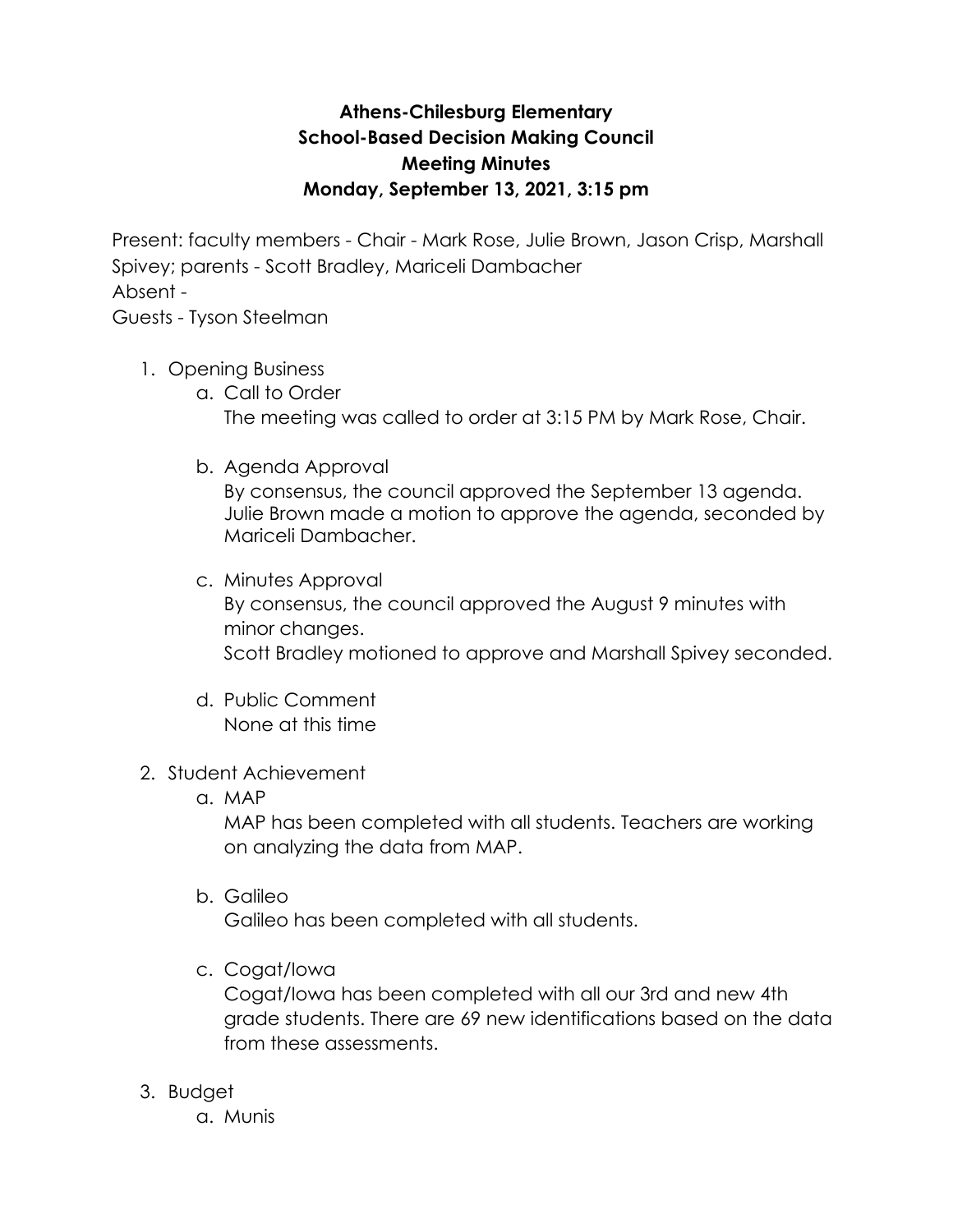The school budget was reviewed and approved by consensus. Scott Bradley motioned to approve and Marshall Spivey seconded.

- 4. School Improvement Planning
	- a. GAP Targets/Groups None at this time.
	- b. MTSS Academic/Behavior

Behavior MTSS meetings have been held with all grade-level teams. Academic MTSS meetings will be tomorrow. We will be using data to determine intervention needs for students.

c. PBIS

Teachers are doing well with keeping up with student data and using EOS for tracking behavior. The first E-store was a huge success, and we will have another one at the end of the month.

d. Attendance

ACE's year-to-date current daily attendance is 97.32%. This is considered excellent attendance. This information will be shared in the family newsletter. It was requested that weekly school COVID data be shared with families in the newsletter.

## 5. Review

a. District - Mission & Vision

Mr. Rose reviewed the district's mission and vision with the council.

b. School - Mission, Vision & Beliefs

Mr. Rose reviewed the school's mission, vision, and beliefs with the council.

- 6. New Business/Other Business
	- a. Staffing

We have all staff hired. Our special education para will be starting soon. All other staff are currently working in the building. The district is providing us with a full-time para sub. Mrs. Joy Payne will be the full-time para sub for our building. She will be starting as soon as the paperwork is completed. If we have sub shortages in the building, we will be using special area teachers and intervention teachers as the subs.

b. Agenda Approval Rules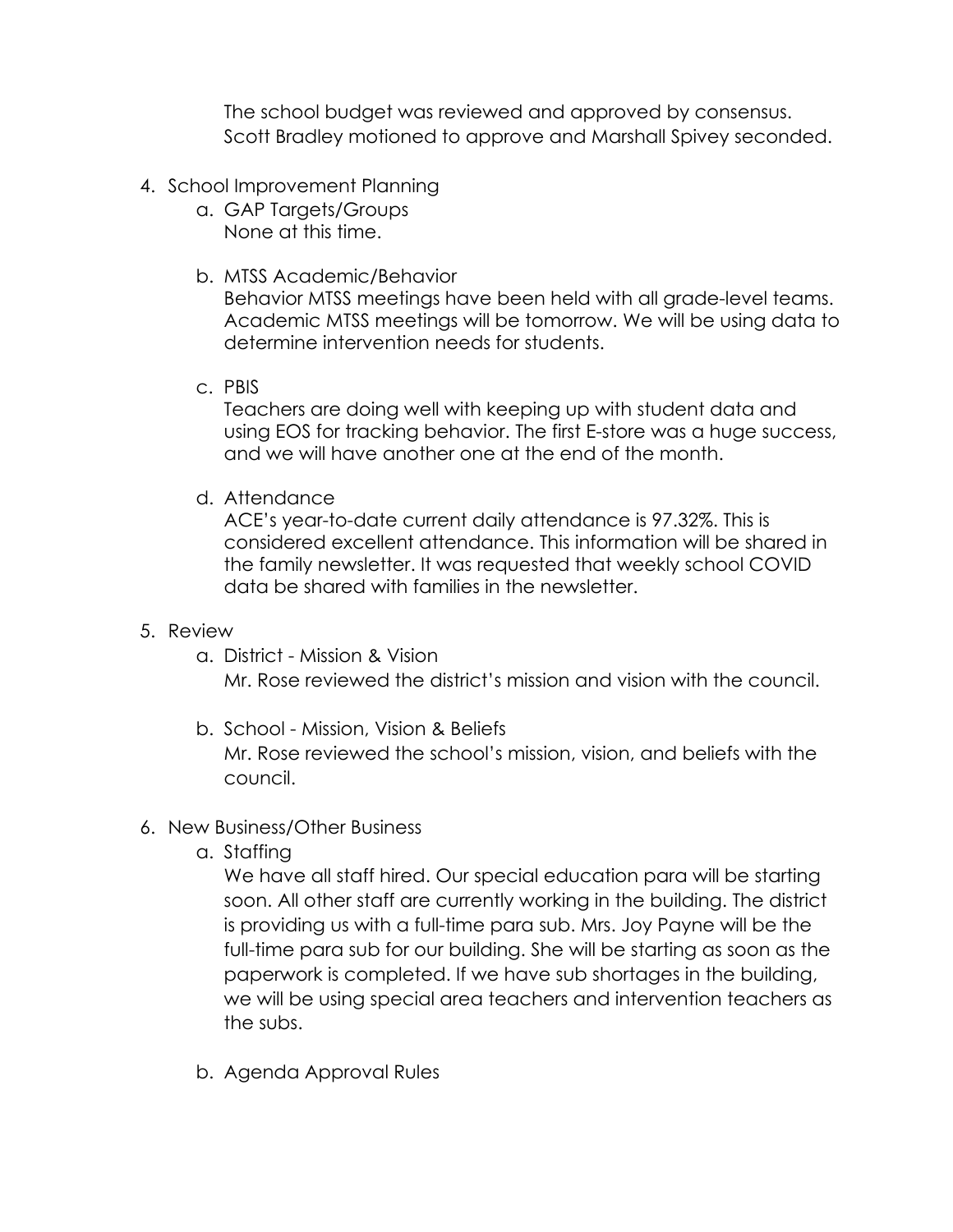The agenda must be approved before a council meeting starts. Things can be added to the agenda at the start of the meeting as long as it is not a special called meeting.

- c. Minutes Rules
- d. Emergency Management Plan visit on 8/26 The visit and official lockdown were conducted on August 26.
- e. KYCL One Book One School (9/23 from 5-7) The One Book One School literacy night will be September 23 from 5-7. All K-2 students will receive Flat Stanley. All 3-5 students will receive Wishtree. The books are being paid for by the KYCL grant.
- f. Covid Plan/Procedures The plan and procedures for Covid haven't changed. The board is meeting tonight about the masking policy.
- g. Walkthroughs

Mr. Rose and Mr. Steelman are completing classroom walkthroughs (mini observations) weekly.

h. Real Men Read

We will be participating in Real Men Read again this year. It is unknown how the readers will work due to Covid, but all students will receive a book each month. Last year, the readers were virtual. This worked really well for the parents.

- i. School Profile Report Approval The School Profile Report was shared with the council. Marshall Spivey motioned to approve and Mariceli Dambacher seconded.
- j. Professional Development

By consensus, the council approved the following professional developments:

- a. Sheila Cochran to attend Sketchnoting: Visual Notetaking for Deeper Comprehension, Focus, and Retention on September 9, 2021.
- b. Marissa Wallace to attend the FRC Fall Institute October 25-27, 2021 in Louisville, KY.

Julie Brown motioned to approve and Jason Crisp seconded.

k. Miscellaneous None at this time